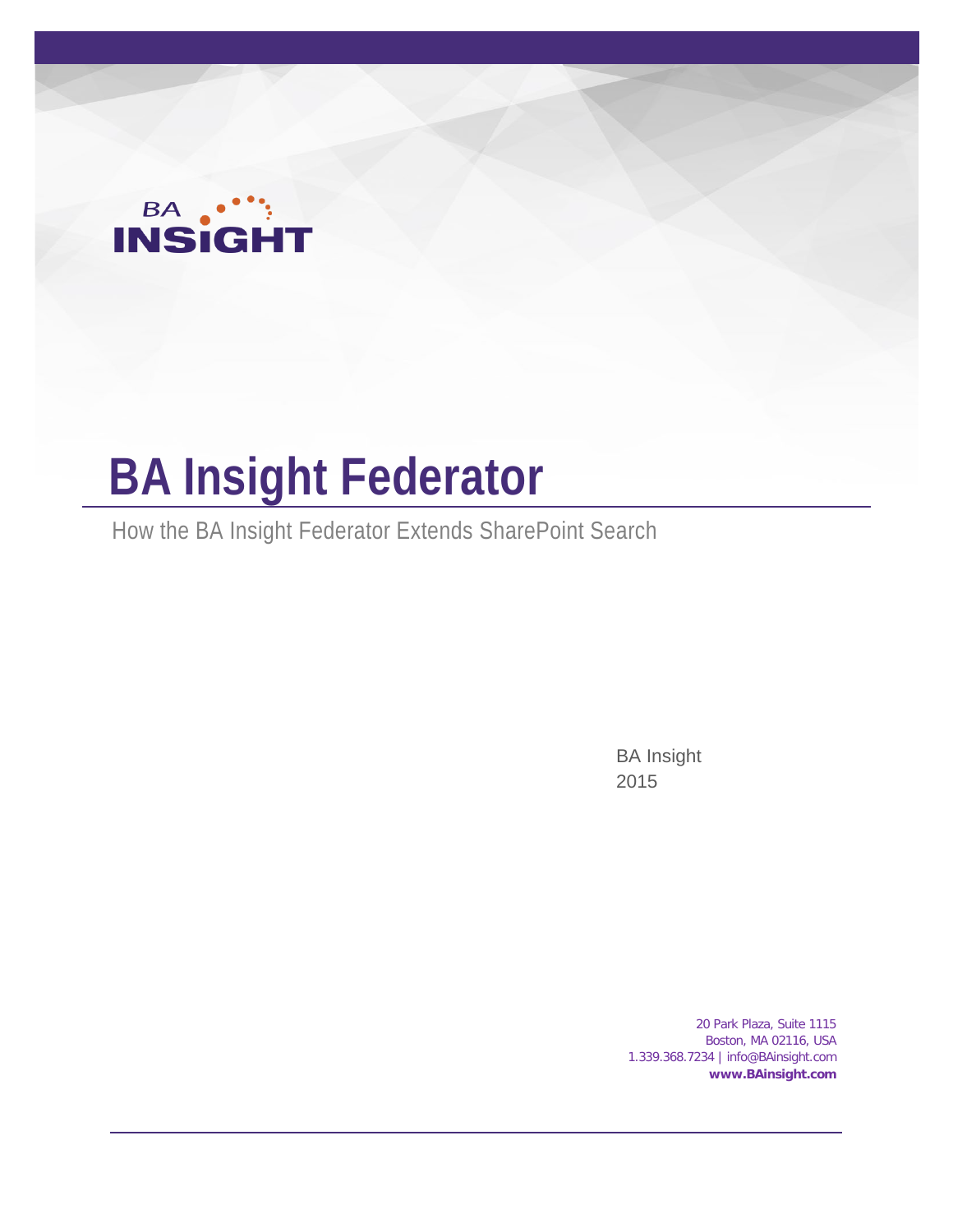## **BA Insight Federator**

The BA Insight Federator helps organizations go beyond the standard search paradigm of returning documents that match a set of keywords. Instead, it enables the implementation of powerful searchdriven applications that noticeably improve productivity and agility by channeling users to a single access point for information. The outcome is that users can effectively use any technology available within the organization to obtain the best search results possible.

## **Search Has Evolved**

At the core of any search technology is the basic concept that search results must match the keyword terms entered. Over the years, however, expectations of search engines have grown beyond this and now include more complex, sometimes implicit, needs.

Google and Bing increasingly provide "smart answers" in response to a number of prevalent queries. If you search for a city, for example, you will get a map of the city. If you search for "city A to city B", then the engine will be even smarter, and depending on how far apart the two cities are, it may provide driving directions or available flights. If a math formula or currency exchange rate request is entered, then the search engine will compute the answer for you. The use of mobile devices with Internet companies such as Yelp and Open Table have made geo-localization a critical factor when finding restaurants and shops matching your needs. In today's world, consumers have come to assume that search engines will go beyond their explicit needs and also understand their implicit ones to return the best answers possible, while filtering out the noise and irrelevant results. Increasingly, these same expectations are being brought to the workplace.

In addition to the necessity to meet the expectations of Internet search, enterprises have a set of challenges of their own. The pace at which new data is produced continues to accelerate, and the data is also often distributed in many different physical locations, creating scalability challenges for search deployments which can make the single search index approach impractical. Regulations and compliance policies may prevent content from being indexing across "content borders". The proliferation of enterprise systems, on premise or in the cloud, also creates its own set of integration challenges from security to compatibility between applications.

Implementing unified access to information with such complex requirements and expectations can be extremely difficult. There is no single solution that will respond to end user queries simply and effectively, while at the same time shielding users from the complexity of the underlying IT infrastructure involved. Finding the best answer to queries requires an understanding of the user intent, a sense of the context of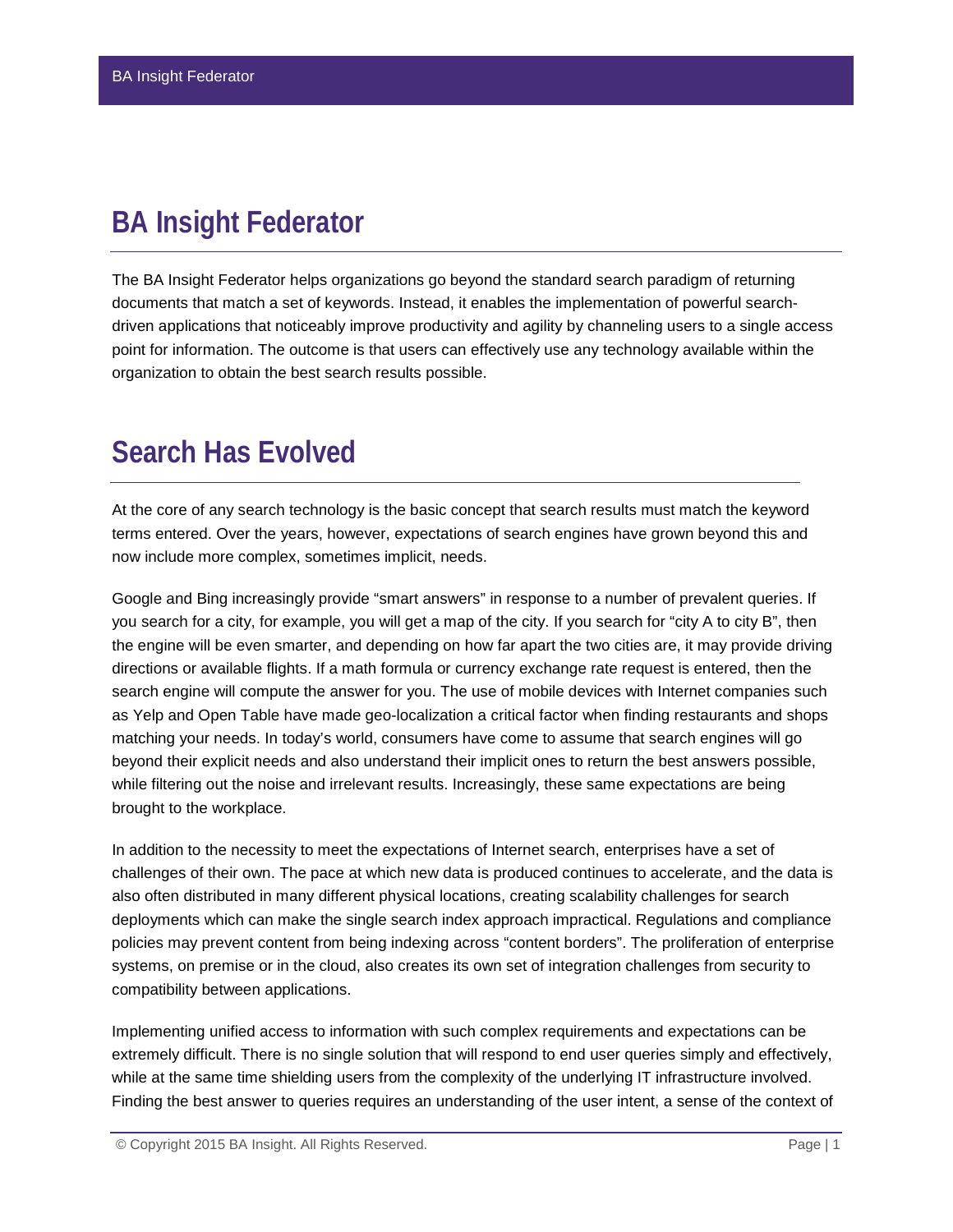the query, knowledge of the appropriate content sources, and dynamic decisions about the best way to respond to the inquiry based on the technology and tools available. This means that the search infrastructure must include an intelligent brokering layer between the users and the actual search engines capable of receiving queries, and then decide on the fly the most efficient way to deliver a response.

### **Federator: a Search Supervisor for SharePoint**

The BA Insight Federator provides intelligent brokering capabilities for the SharePoint platform. Federator presents itself as a search service application similar to the out-of-the-box SharePoint search engine. The SharePoint Administrator merely configures SharePoint to send all search queries to Federator instead of the out-of-the-box SharePoint Search.

When Federator receives a search query, it transforms and dispatches the query to the appropriate backends to obtain the best responses. It then recombines the responses collected from various systems into a unified set of results returned to the user. This is demonstrated in the diagram below.



#### Legend:

**Query / Result Pipelines**: Applies consecutive transformations to the query or results to improve the relevancy of the results returned

**Stage**: Embeds the logic required for a single query or result transformation. For instance: realtime data injection in results, query rewrite, result translation from one language to another, etc…

**Backend**: connectivity point enabling Federator to talk to a source of information such as a search engine, a database, a cloud service, etc...

*Figure 1: Execution flow for a search query*

Federator has been designed with flexibility and adaptability in mind. As it is deployed, an enterprise can add its own logic and set of transformations by adding stages to the query and result pipelines, effectively enabling the creation of "smart answers", similar to Internet search engines. Each stage allows a distinct transformation to the query or results to be applied. For example, synonym expansion, stemming, rank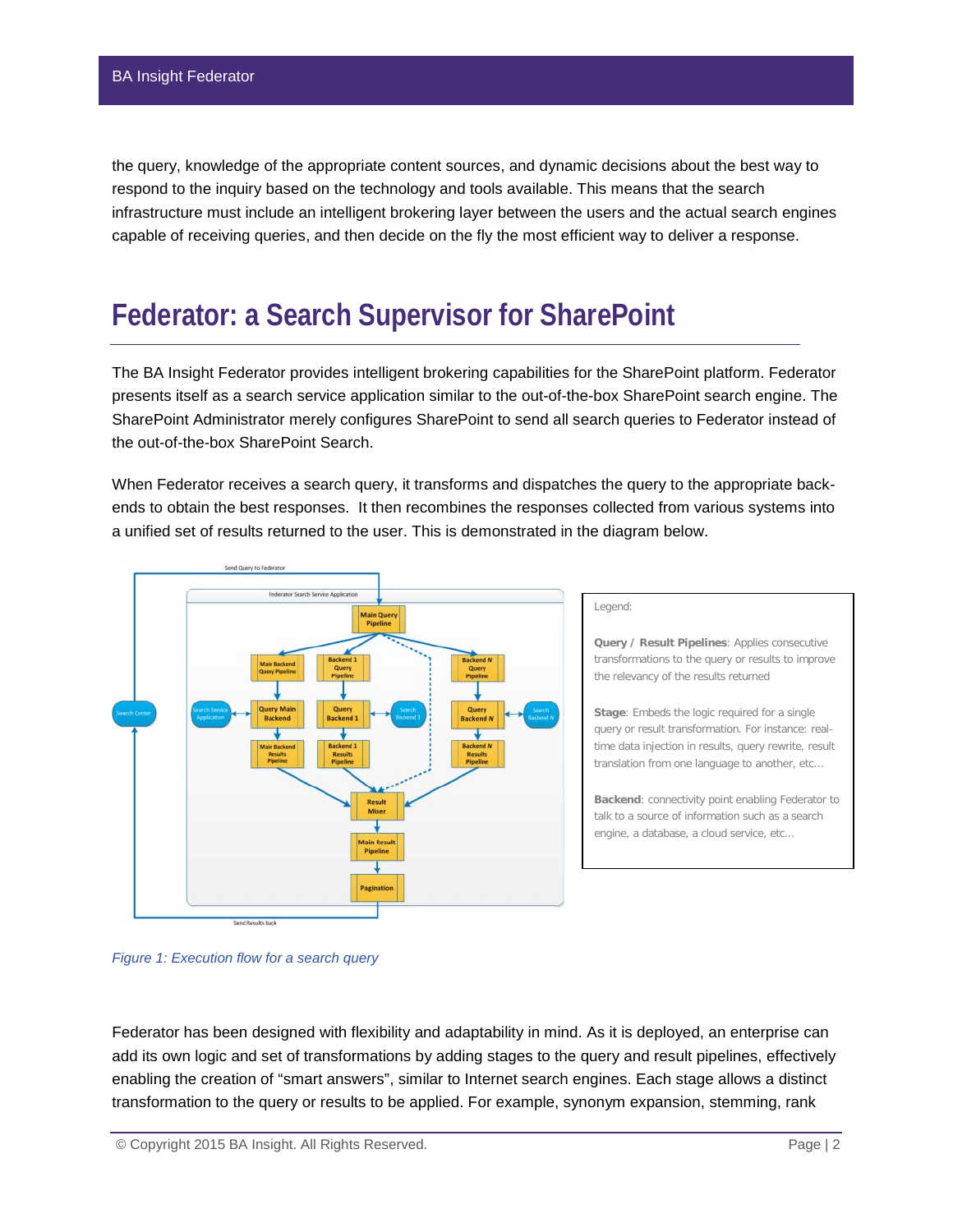boosting, query rewrite (*white paper federator* could be rewritten as: *"White Paper"* as a phrase and the *Product* metadata must be equal to *Federator*, resulting in much higher accuracy), translating results to English, injecting real-time inventory status for a product or part or check-in/check-out status for a document, etc. If the answer is not in the SharePoint Search index, then Federator can be used to reach out to other source systems to seek the answer. This is done by adding back-ends to Federator. BA Insight already provides back-ends for SharePoint (2010, FAST Search for SharePoint, 2013), FAST ESP and Google Sites/Drive. New back-ends can be created using the built-in Connector Toolkit.

Federator takes care of interfacing with SharePoint, dispatching queries to external systems asynchronously, merging results back together, paginating through results, etc. This enables enterprises to focus on understanding end user needs and optimizing their search experiences.

A key benefit of Federator is that it is implemented as a SharePoint service. Any search optimization done through Federator is independent of the presentation layer and can be immediately reused from anywhere- in a SharePoint search center, in a web UI, in the Office applications (Word, PowerPoint, Excel), or in a mobile app.

#### **Federator in the Real World**

Federator is an essential component of the BA Insight Software Portfolio and one that many of our customers deploy. Its uses range from helping customers quickly fine tune and unlock the SharePoint search engine potential, to lightweight changes, to building full-blown search based applications with finely tuned search logic.

Following are some examples:

#### **Synonyms and Stemming**

Customers have asked BA Insight to help them modify SharePoint's behavior to align with user expectations. Specifically, the way in which synonyms (on 2010) and stemming (in 2013) were working in a manner they deemed counter-intuitive. SharePoint 2013, for instance, only applies stemming to plural forms (customers to customer, mice to mouse) but not on other forms (running/ran to run). This is done to ensure consistent performance, whether there are one hundred thousand items or one hundred million items indexed. However, for a small corpus or when querying against a subset of content indexed, stemming may be valuable. Since the search center UI did not expose the functionality needed to adjust the search behavior, organizations were faced with two options: build their own search UI or train their end users to understand SharePoint's behavior- neither of which were satisfying to them.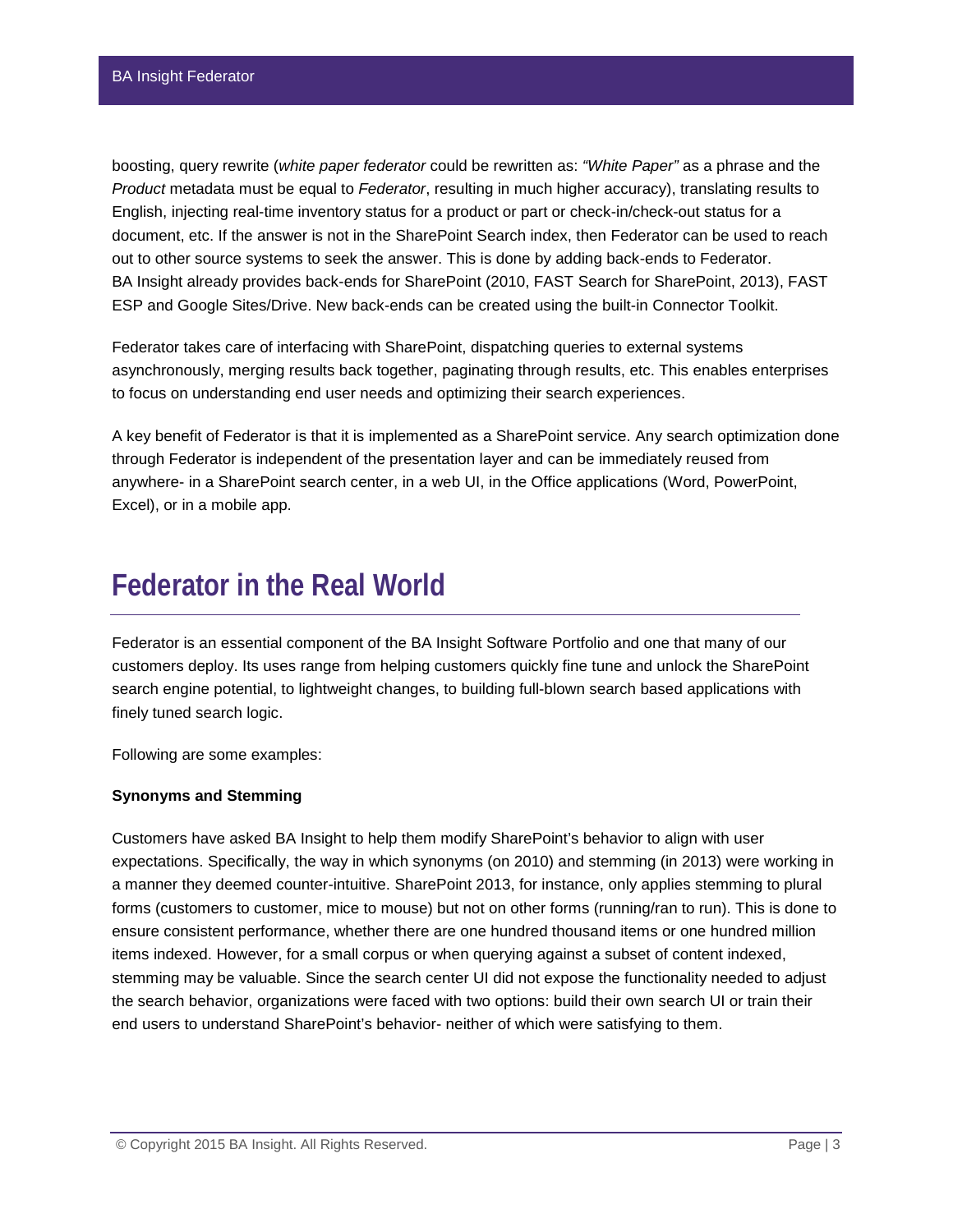With Federator technology, BA Insight was able to intercept and transform queries with customer-specific logic using the search API provided by SharePoint, without changing the presentation layer. Since this change was done at the service layer, it automatically applied to all search pages within SharePoint, thus significantly lowering the upfront investment and long-term maintenance cost compared to the solution these organizations had envisioned.

#### **Remarkable User Experience**

In this second example, a retail organization wanted to implement a product catalog search application on SharePoint 2013. Using Federator, BA Insight was able to substantially increase the likelihood of converting a click to a sale by maximizing the return of matching products based on customers' needs. To do so, we modified the search behavior to automatically reprocess any query returning no matches to find the nearest match possible. Examples of query transformations used in this search application include:

- For queries that contain misspellings, Federator automatically submits a follow-up query using the SharePoint spelling suggestions.
- **If a multi-keyword search leads to zero results, Federator resubmits the query, this time with an** OR between keywords rather than an AND.
- Single quotes (') or double quotes (") in queries (for inches or feet) are translated accordingly.
- Context-sensitive refiners are displayed based on the query entered rather than showing a static list of refiners which may not be relevant.

#### **An Alternative to Indexing**

In this example, Federator was used to bridge the gap between SharePoint on premise and Google Drive and Google Sites. As with many cloud-based services, Google Drive and Sites have web-enabled APIs (Rest, JSON, OAuth2, etc.), but these APIs do not allow content to be securely crawled and indexed by SharePoint. Federator was used to intercept the user query, submit it to both SharePoint on premise and Google Drive/Sites in the cloud, and merge the results to seamlessly present a single, merged list of security-trimmed results.

Here are some other scenarios and use cases in which BA Insight's Federator can be leveraged:

- Recognize a conference room name in a search query and provide real-time information about it: Is it available now? What is the next available free time slot? How far is it from an office or building?
- Recognize a customer name and provide a quick profile about the customer: Who is the main point of contact? What product or services does the customer have? When was the last interaction with the customer? With whom?
- Recognize queries such as vacation status, expense reimbursement, etc. and provide data relevant to the current user: vacation policy for his/her own country or office, number of vacation days he/she has left, the point of contact in HR for such matters.